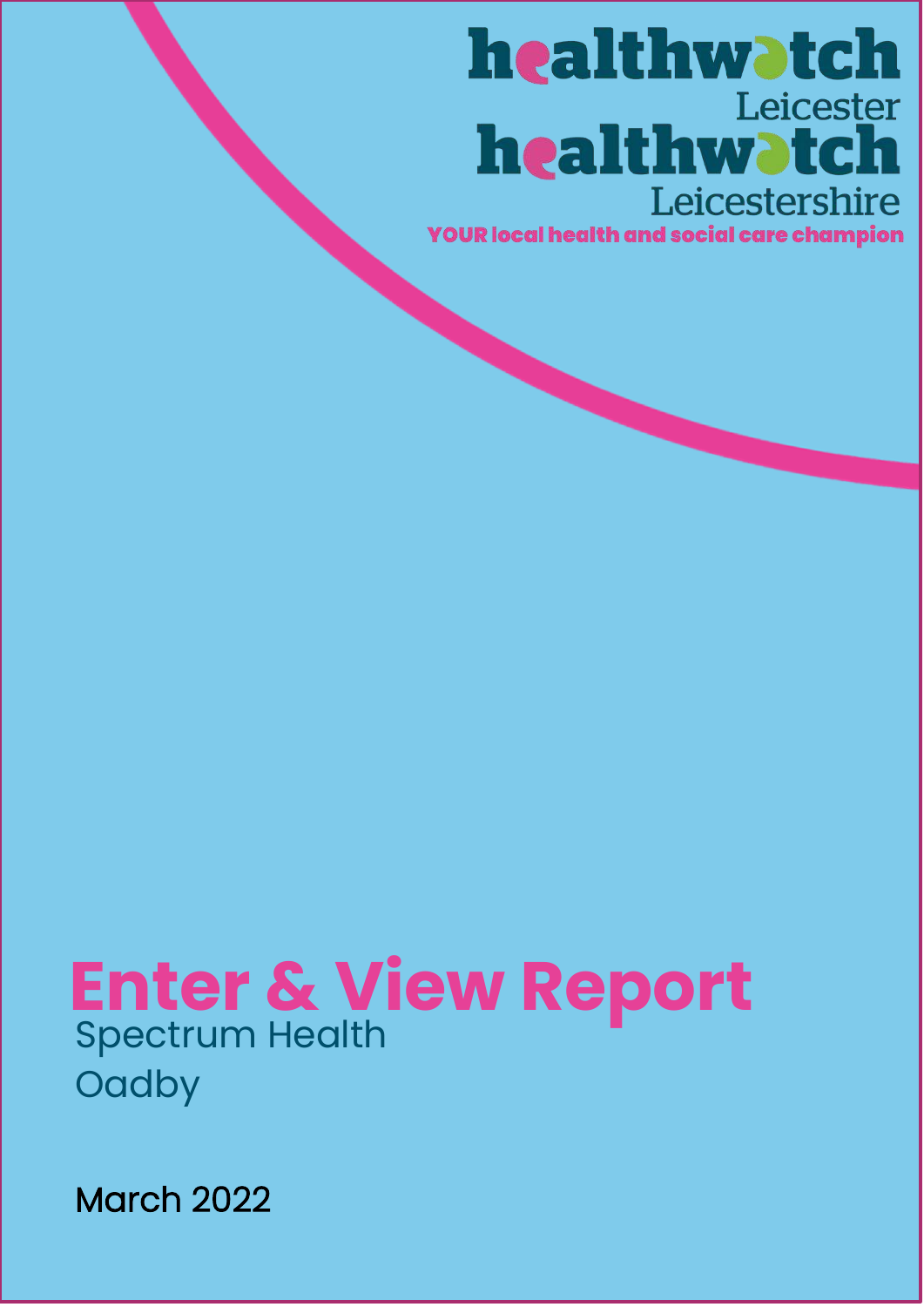# **Contents**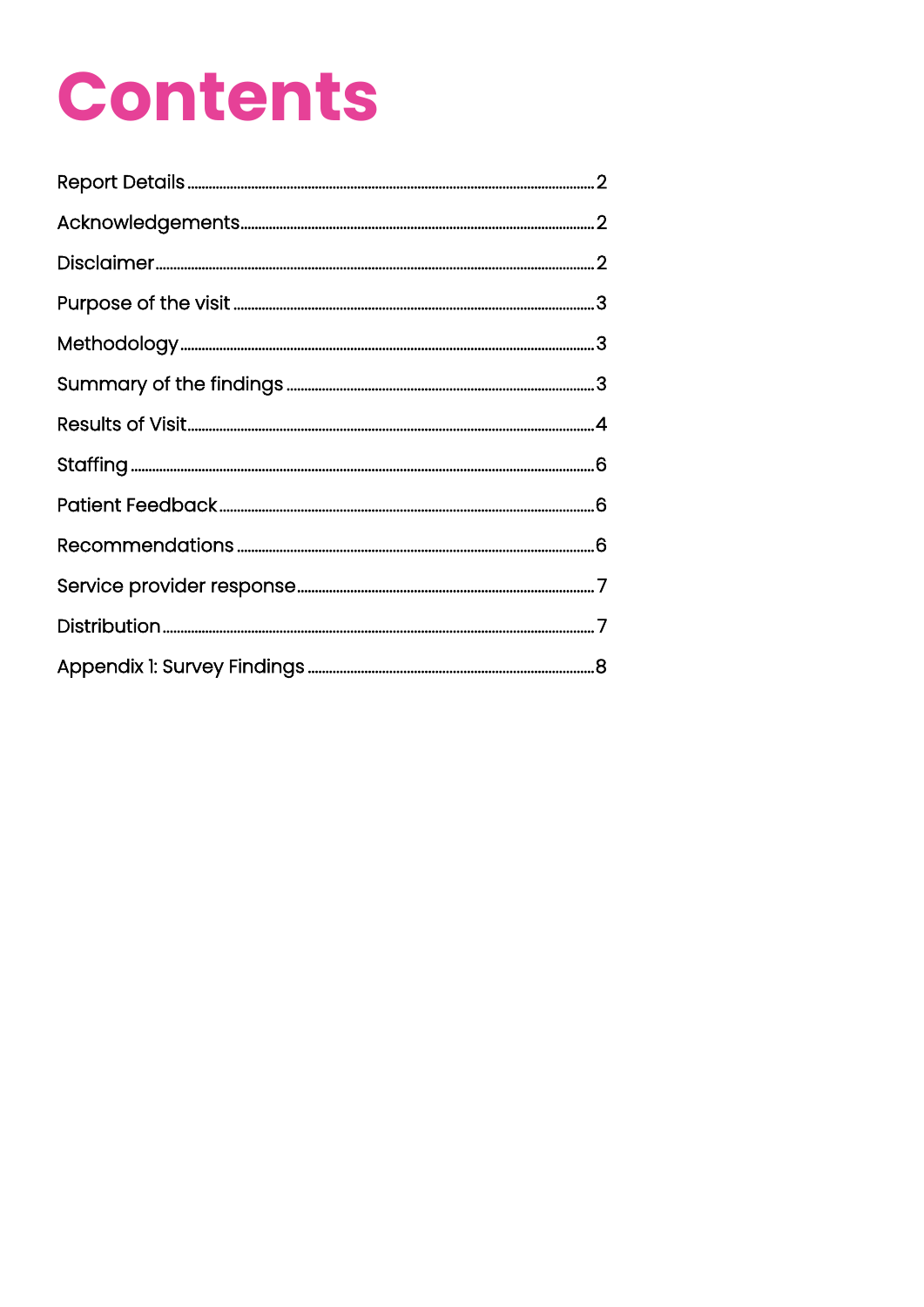# **Report Details**

| <b>Details of Visit</b>                                    |                                            |
|------------------------------------------------------------|--------------------------------------------|
| Service Address                                            | 159 Uplands Road, Oadby, Leicester LE2 4NW |
| <b>Service Provider</b>                                    | <b>Spectrum Health</b>                     |
| Date and Time                                              | 29 March 2022, 10am                        |
| <b>Authorised Representatives</b><br>undertaking the visit | Moraig Yates and Gemma Barrow (staff).     |

# **Acknowledgements**

Healthwatch Leicester and Healthwatch Leicestershire would like to thank the service provider, patients and staff for their contribution to the Enter & View Programme.

#### **Disclaimer**

Please note that this report relates to findings observed on the specific date set out above. Our report is not a representative portrayal of the experiences of all service users and staff, only an account of what was observed and contributed at the time.

This report is written by volunteer Enter and View Authorised Representatives who carried out the visit on behalf of Healthwatch Leicester and Healthwatch Leicestershire.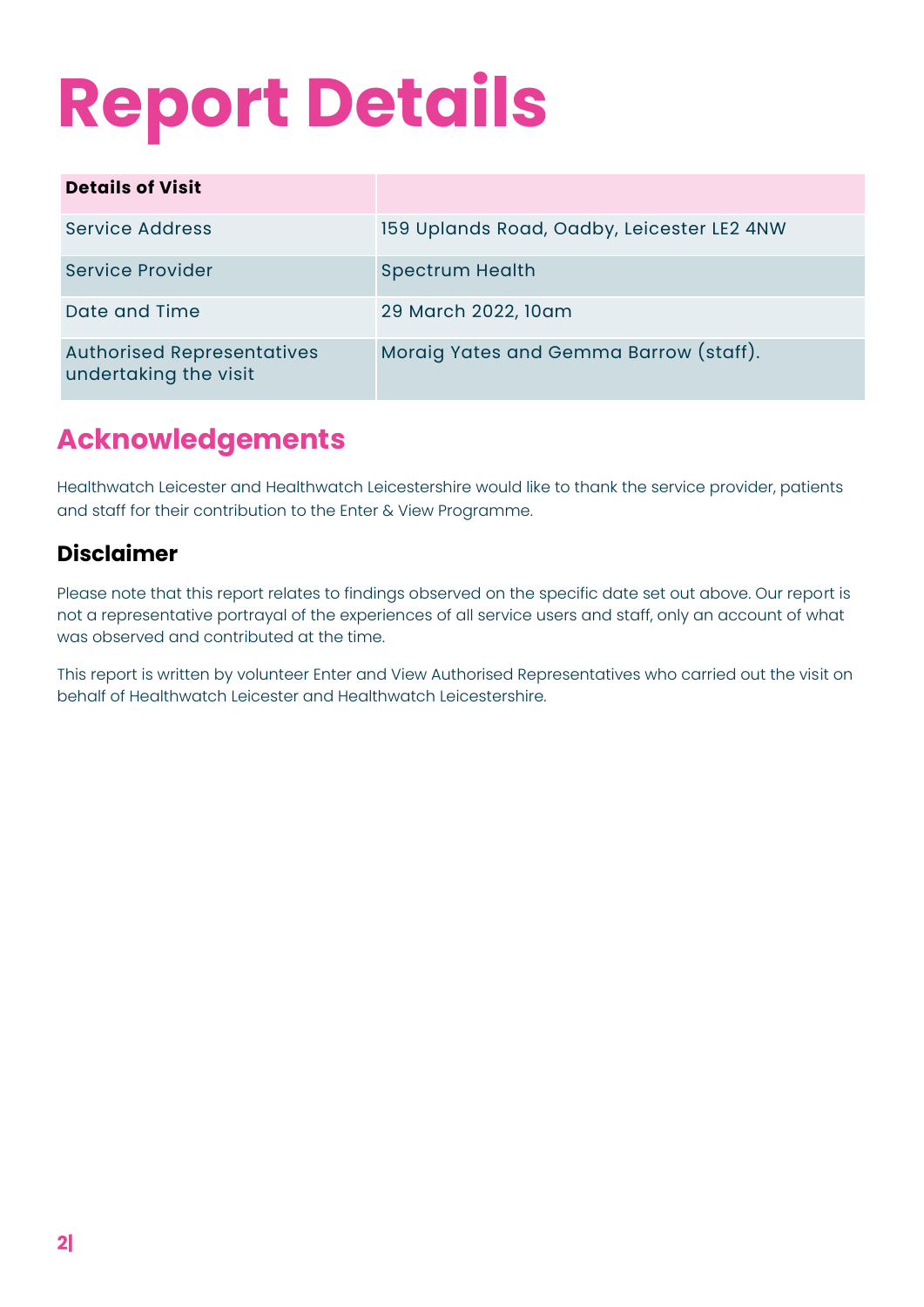# **Purpose of the visit**

- To gather patient views of the service provided at Spectrum Health
- To observe the facilities and operation of the service.
- To observe patient access

# **Methodology**

This was an announced Enter and View visit.

We contacted the Practice Management Team in advance and had access to communal areas during our visit.

The visit was observational, involving the Authorised Representatives observing the surroundings to gain an understanding of how patients engaged with reception staff and the facilities.

To reach patients, we spoke to the management team prior to the visit about using the GP text messaging service. The text message was sent to the patients, and we received 198 responses.

At the end of the visit, we gave our initial findings to the Management team.

# **Summary of the findings**

#### **Summary**

- The waiting areas were bright and clean.
- Information leaflets for patients were in a display rack and were easy to access.
- We saw Covid-19 preventative measures in place throughout the practice.
- 69.5% of patients rated the practice as 'very good' or 'good' .
- Patients told us it is easy to get through to the practice on the phone.
- Patients commented on being able to access appointments easily and within a reasonable time frame.
- There were positive comments about staff at all levels from the reception staff to the medical staff.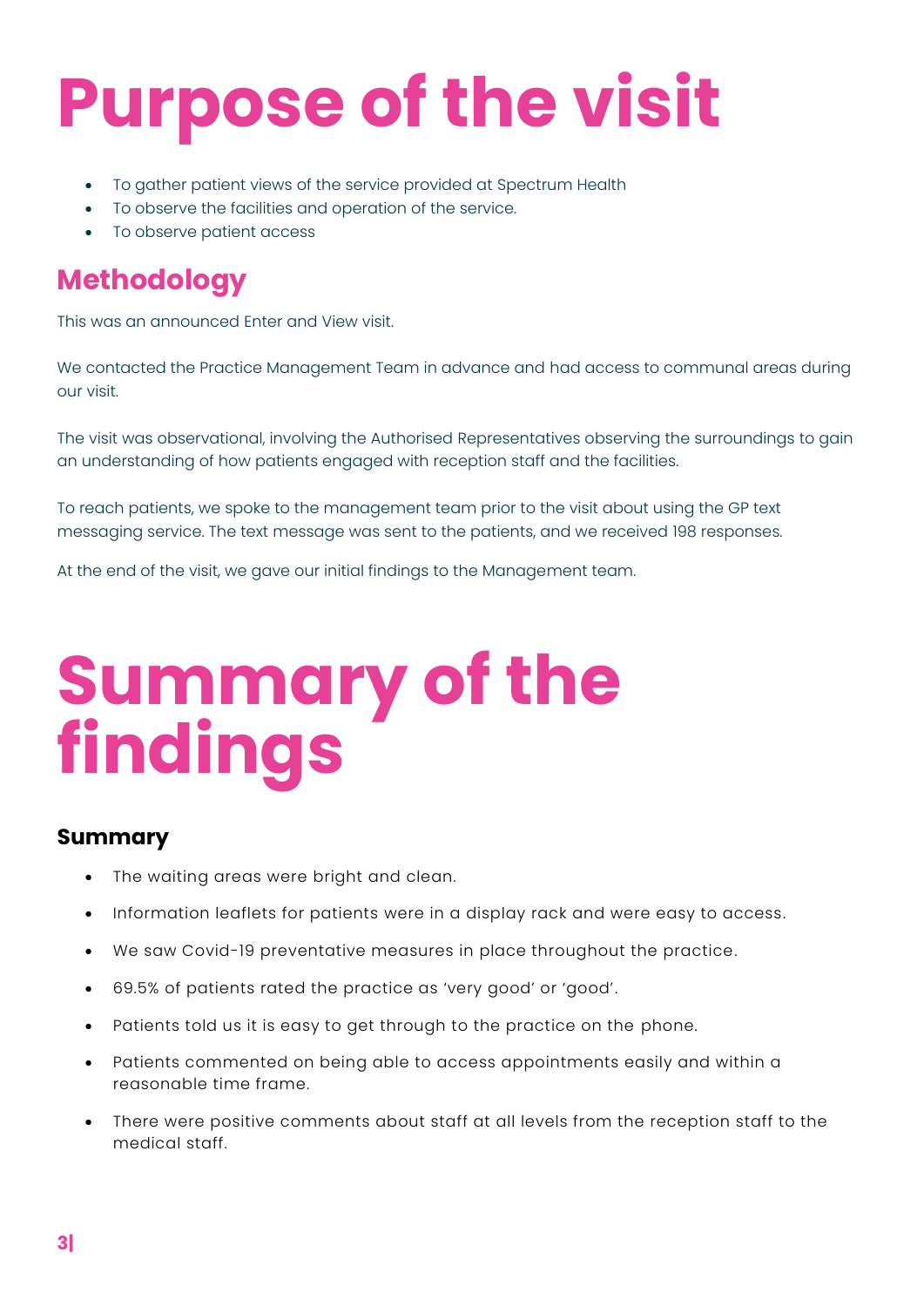- People commented upon the extended opening hours as a positive aspect of the practice.
- There was a mix of feedback about getting an appointment at the practice with very positive comments about the ease of getting an appointment and negative comments about not always being able to get an appointment with a doctor.
- The process to book an appointment was commented upon negatively by some with the need to call early in the morning to get an appointment.
- There were some comments about there being a lack of doctors available and being seen by a nurse instead which some felt was not always appropriate.
- For patients who have had a telephone or online appointment, comments varied from positive to negative using words from 'excellent' to 'unhappy'.
- 55.5% of patients said that they can normally see a doctor or nurse for urgent appointments.
- The repeat prescription service was rated highly by patients.

# **Results of Visit**

#### **The Practice**

Spectrum Health

The Practice cares for over 12,800 patients within Leicester, Leicestershire, Rutland and the District of Harborough. We were told that the practice also registers patients who live outside these areas.

There is a small private car park and one disabled parking space. There is street parking available outside the practice and people can use the nearby co-op car park.

#### **Reception and waiting areas**

On arrival we accessed the practice through the

automatic doors. There were no queues at reception. The building was well lit and clean throughout. We noted that the waiting room had music playing and hot and cold drink available for patients.

The waiting room was bright with orange plastic chairs. We noted that there were no high back chairs.

The reception desk was very open and there was little privacy for patients when talking to the receptionists. However, we were advised that patients could speak to a member of the team in private.

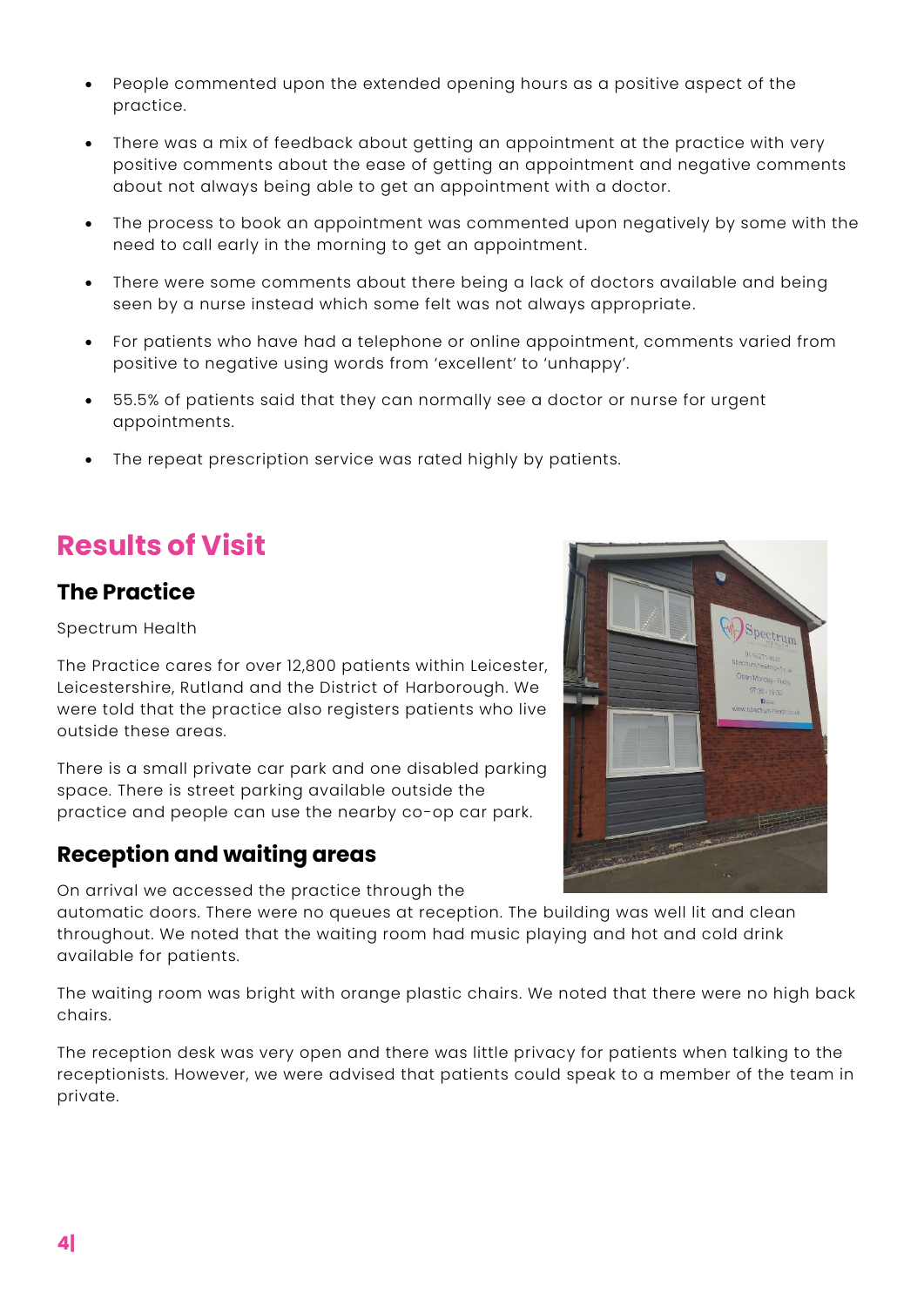We noted that the electronic self-arrival screen was out of action.

There was a bright children's area with seating and activities.

We noted that there was a local food bank area and sponsorship posters on display.

No patient seemed to be waiting long before being called in to be seen by a clinician.

Masks and hand sanitiser were available for patients.

#### **Accessibility**

All the clinic rooms are on the ground floor. However, we noted that a wheelchair user or pushchair would not have adequate space to easily move around the reception area.

Hearing loops were in place.

There is a unisex toilet in the reception area with baby changing facilities.

The TV screen in the waiting area was not currently in use.

#### **Information available to patients**

 $153$ 

The waiting room had information leaflets on a rack available for patients. We did not see information on the PPG group or local groups displayed on a board or the walls.

We saw information on how to make a complaint and the complaints procedure. We did not see the Care Quality Commission (CQC) rating poster displayed.

There was a roller banner on display with information about appointments and there were A4 signs throughout the waiting area.





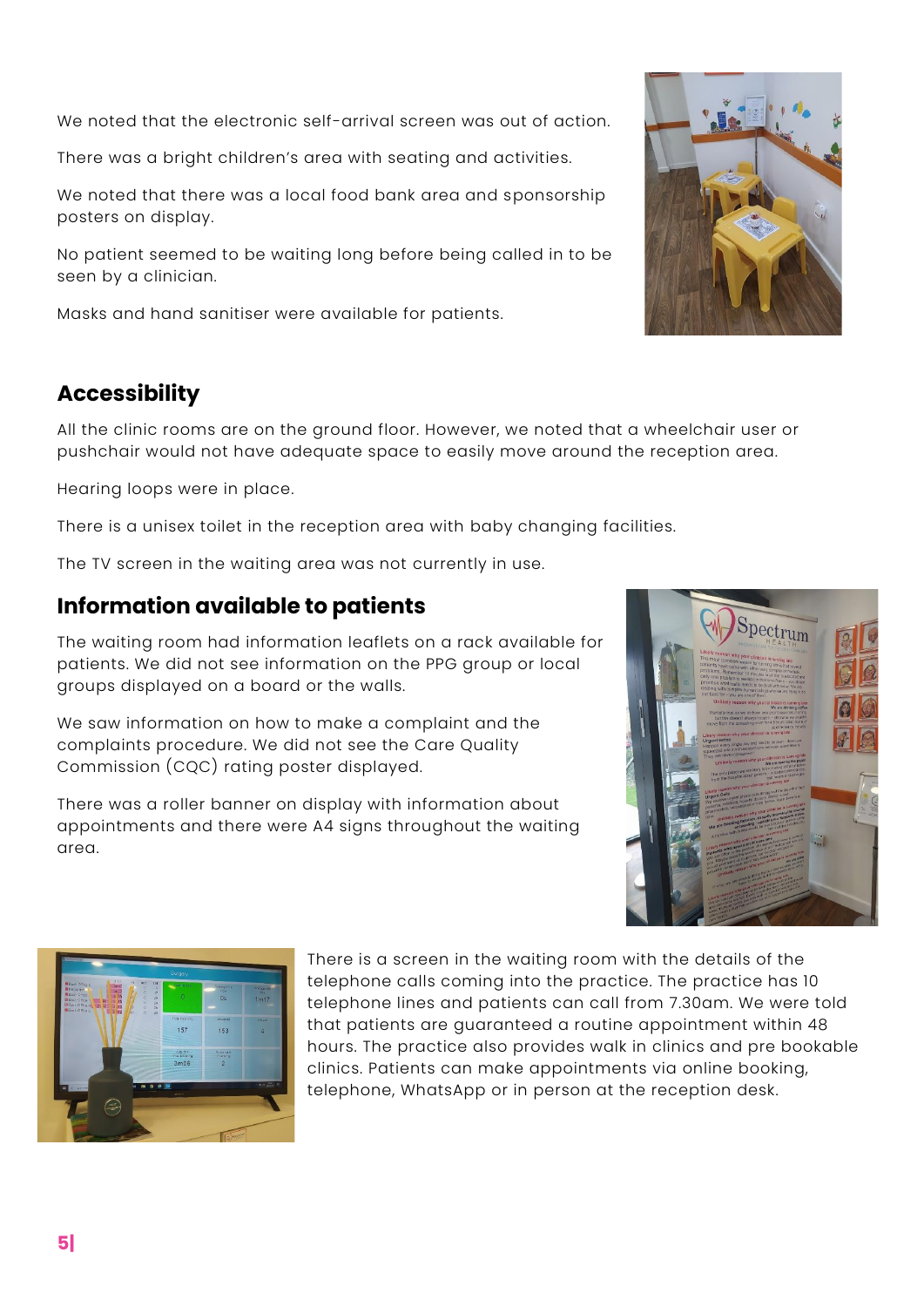# **Staffing**

The practice has 3 GP, 2 nurses, 5 advanced practitioners, 1 paediatric practitioner, 1 physician, 2 advanced clinical practitioners, 1 clinical pharmacist, 2 long-term locum GPs,1 healthcare assistant and 1 clinical pharmacist.

The practice management team consists of a senior executive partner, operations manager, head of patient services, head of public relations, clinical administrator, and patient service advisors.

We observed people interacting with the staff in the reception areas. The staff were supporting patients with their questions and appointments.

#### **Patient Feedback**

A survey was sent to the GP patients using the text messaging service, and we received 198 responses. We also gave patients the opportunity to contact us via telephone to share their feedback.

See Appendix 1 for the survey responses. Where we asked for comments, we have themed the responses and provided a selection of patient comments.

# **Recommendations**

We recommend that Spectrum Health

- 1. Provide information about the PPG in the practice for patients to access.
- 2. Review the balance of sponsorship and health posters within the practice and provide relevant health information for patients utilising the TV screens.
- 3. Consider providing community information and details for local support groups within the practice.
- 4. Review the access for wheelchair users and pushchairs within the reception area.
- 5. Display the latest CQC rating poster for patients.
- 6. Review the volume of the music in the reception area as this could be too loud for patients with hearing issues.
- 7. Provide a feedback box for the compliments and suggestion cards.
- 8. Ensure that patients are routinely offered the option of seeing a doctor or nurse of their choice.
- 9. Ensure patients are aware of the process for making appointments and the choices available.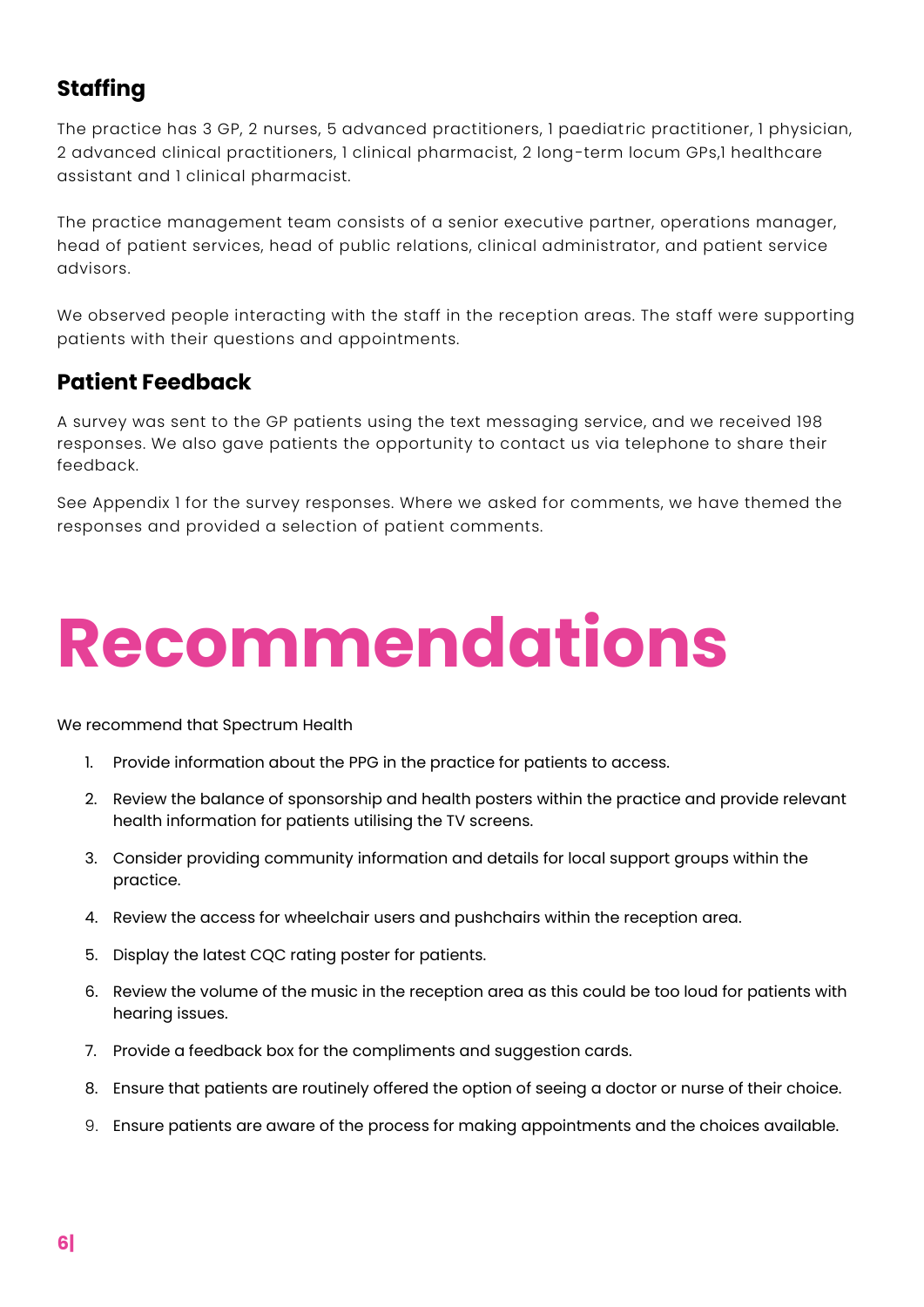# **Service provider response**

The report was agreed with the Service Provider as factually accurate. They have provided the following responses to the report.

We thank Healthwatch for the suggestions and we can confirm the following:

- PPG information is now displayed on the TV screen situated in the practice waiting area.
- We have been able to display more health promotion leaflets now that COVID-19 preventative measures begin to be relaxed.
- A dedicated area for wheelchair & push chair service users.
- Our CQC ratings are now on display.
- The volume of music in the waiting room has been reduced.
- A patient feedback box is now situated in the waiting area.

# **Distribution**

### **The report is for distribution to the following:**

- Spectrum Health
- Care Quality Commission (CQC)
- Leicestershire County Council (LCC)
- East Leicestershire & Rutland Clinical Commissioning Group (ELRCCG)
- NHS England (Leicestershire and Lincolnshire) Local Area Team
- Healthwatch England and the local Healthwatch Network
- Published on [www.healthwatchll.com](http://www.healthwatchll.com/)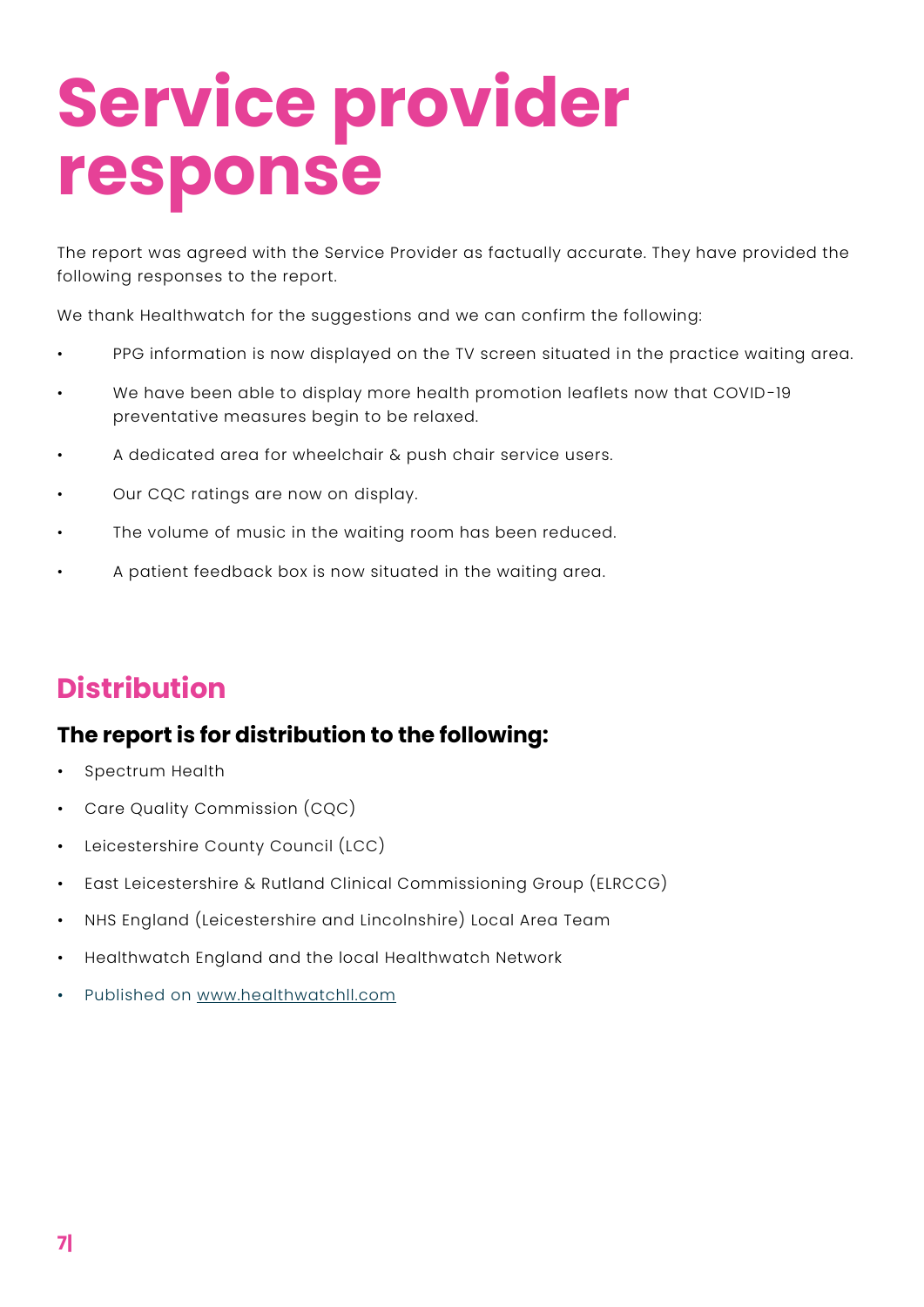# **Appendix 1: Survey Findings**

# **198 Patients**

#### **Q1. How would you rate this GP Practice?**

**44.9%** Very Good **24.6%** Good **7%** Ok **13.9%** Poor **9.6%** Very Poor

### **Q2. What do you like most?**

# **Main themes: Environment, Staff, ease of contact, access to appointments, opening hours**

### **Environment**

People said that the surgery was clean and a pleasant environment.

- "Clean, airy and welcoming."
- "Reception is bright and clean."
- "It's very nice to look at."
- "The atmosphere is generally, positive, caring and friendly."

#### **Staff**

- "Friendly staff, receptionists are really helpful, and all the doctors are very professional and kind."
- "Prompt and friendly, nothing is a problem. They treat you with respect."
- "The welcome from the friendly and helpful staff."
- "I love their professionalism and warm nature. Since being under new management every staff member who has dealt with my care, from the receptionist to the GP themselves have been extremely helpful and attentive with my care."
- "Extremely helpful staff, doctors have been excellent and have gone above and beyond what you would normally expect to ensure the best possible outcomes.".'
- "The initial contact staff are always pleasant and helpful. The medical staff I have encountered have all been customer focussed, have listened to my questions and answered them, with patience and understanding."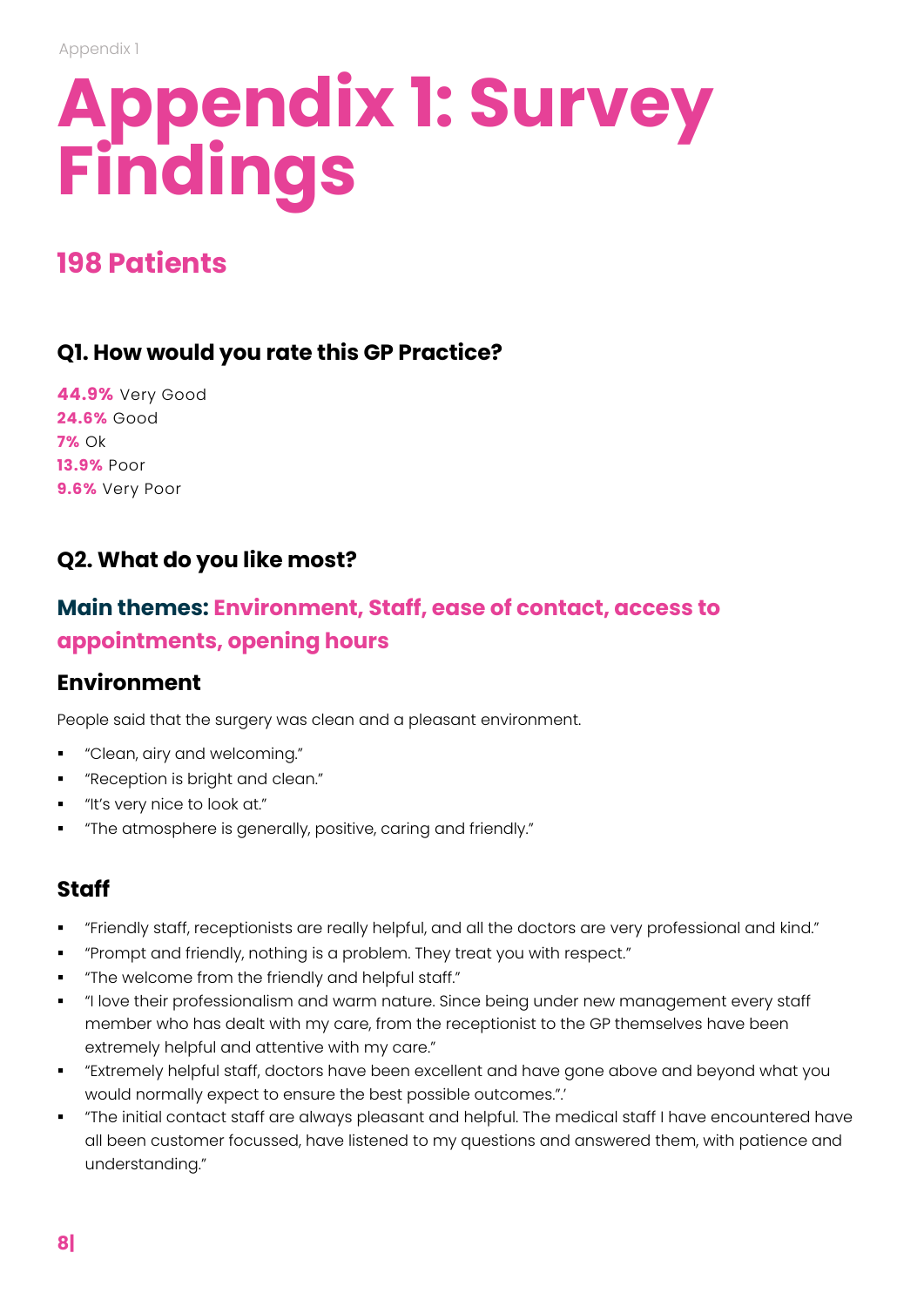### **Ease of contact**

- "Phone calls are answered promptly."
- "Only just joined but first impression was very good. I had to phone the practice, was third in the queue which made a big change of 49th with the last GP, when I had a phone bill of £14."
- "I've recently joined the practice and what a pleasure it is to ring them and speak to them within 2 to 3 rings and get a pleasant lady answering."
- "When you ring for an appointment, you are delt with very quickly i.e., number 2/3 in the queue not Number 22 as at my last Practice."
- "Reception actually answer the phone and sort out what is needed. Also, when calling in to ask anything they are helpful and very polite."

### **Access to appointments**

- "Quick response to initial phone call, appointment with GP secured the same week."
- "When I requested a face-to-face consultation with a doctor, I was given an appointment within a few days."
- ▪
- "Everyone is friendly and professional. I can usually get an appointment. When a practitioner calls me at home they do so in a timely manner. I am listened to."
- "Easy to book an appointment, seen quickly according to priority."
- "I can usually get an appointment. When a practitioner calls me at home they do so in a timely manner. I am listened to."
- "Open 7 days a week, can get an appointment fairly quickly they do appointments face to face and telephone and they are all very friendly."

# **Opening hours**

- "Open most of the day, 7 days a week."
- "Open 7 days, when you call someone always answers the phone."
- "Flexible hours for appointments."
- "Long working hours, also open in weekend."

### **Q3. What do you dislike the most?**

A large number (77) of people did not give any response or gave a positive response to the question.

# **Main themes: access to appointments, waiting times, types of practitioners, environment/ facilities, communication**

#### **Access to appointments**

- "Having to ring at 7.30am for a same day appointment."
- "If you don't use surgery often you don't know how to make an appointment. Either ring at exactly 7.30am for same day or ring during day for a 3-week appt."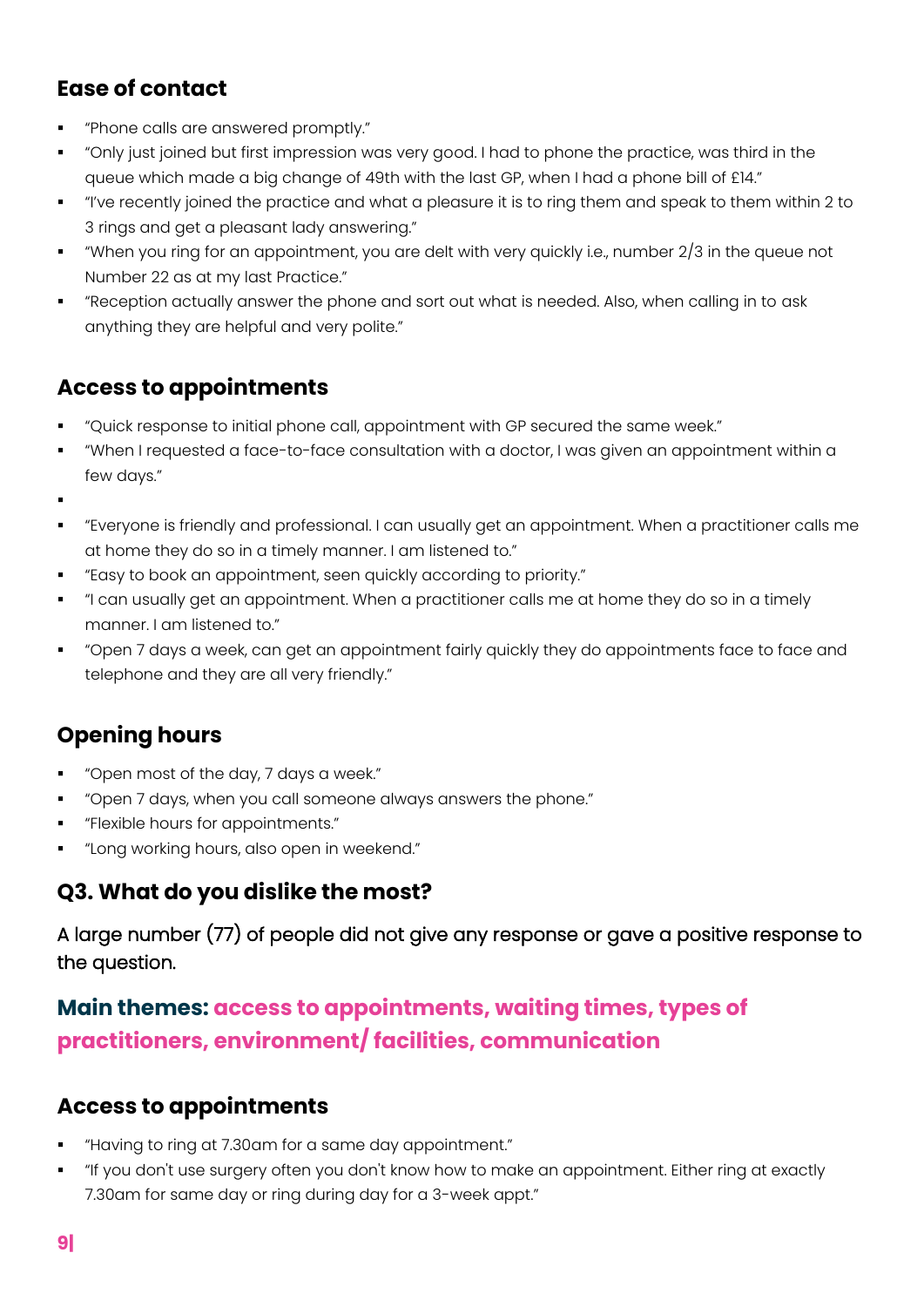▪ "Unable to get an appointment unless you ring at 7am. All appointments gone by 8am, none kept back for later. They advertise ' guaranteed, appointments within 48 hours' this is not true, they are all taken by 8am."

#### **Waiting times for appointments or not being able to get an appointment at a suitable time were also commented upon**

- "Not useful, can't get appointments to see a nurse or doctor. According to the advertisement appointment on the day or 48 hours for routine appointments It's about 2 weeks or more."
- "They advertise lots of appointments on social media but when you phone they never have any availability especially over the weekend."
- "Beyond dreadful trying to get an appointment. Still advertising for more patients which is ridiculous."
- "Did not get appointment for the evening despite open until 11pm."
- "The waiting times can sometimes be slightly long, although I think this is the case with the majority of NHS practices in the UK, so I wouldn't say it's necessarily the fault of the practice itself. Also, it can be difficult to get an appointment if you're not able to call at 7.30am in the morning. And to book one in advance usually means waiting a couple of weeks to be seen."

# **Type of practitioner**

- "Lack of GPs, only so much a nurse practitioner can do."
- "The fact you don't actually get to speak to a doctor especially when you have a newborn and are already very anxious and have more questions than what they tell the receptionist to 'pass on' to you."
- "Almost impossible to see a GP, especially urgently. Always passed to another team member first."
- "More doctors if possible. Sometimes only a trained professional is available. At one point there was only one doctor at the surgery for appointments."

# **Environment/ Facilities**

There were a small number of comments on the practice environment.

- "Please turn the music off in the reception area! Too loud and if you were hard of hearing I imagine it would be difficult to hear your name called."
- "Minor points but loud music and rather cramped seating in waiting area."
- "Reception area is very small and doesn't allow for confidentiality when speaking to the receptionist."
- "Not keen on the scent or whatever."
- "The only thing I have found is a little thing. In the waiting area there are diffusers, which are presumably to make the air more sanitised, but I find these make me cough and if there are several in at once I have had to go outside as I found it difficult to breathe easily. However, when I mentioned this to the lady on the reception desk, she immediately turned them off, which was amazing. So actually, this slightly negative aspect was turned into a positive."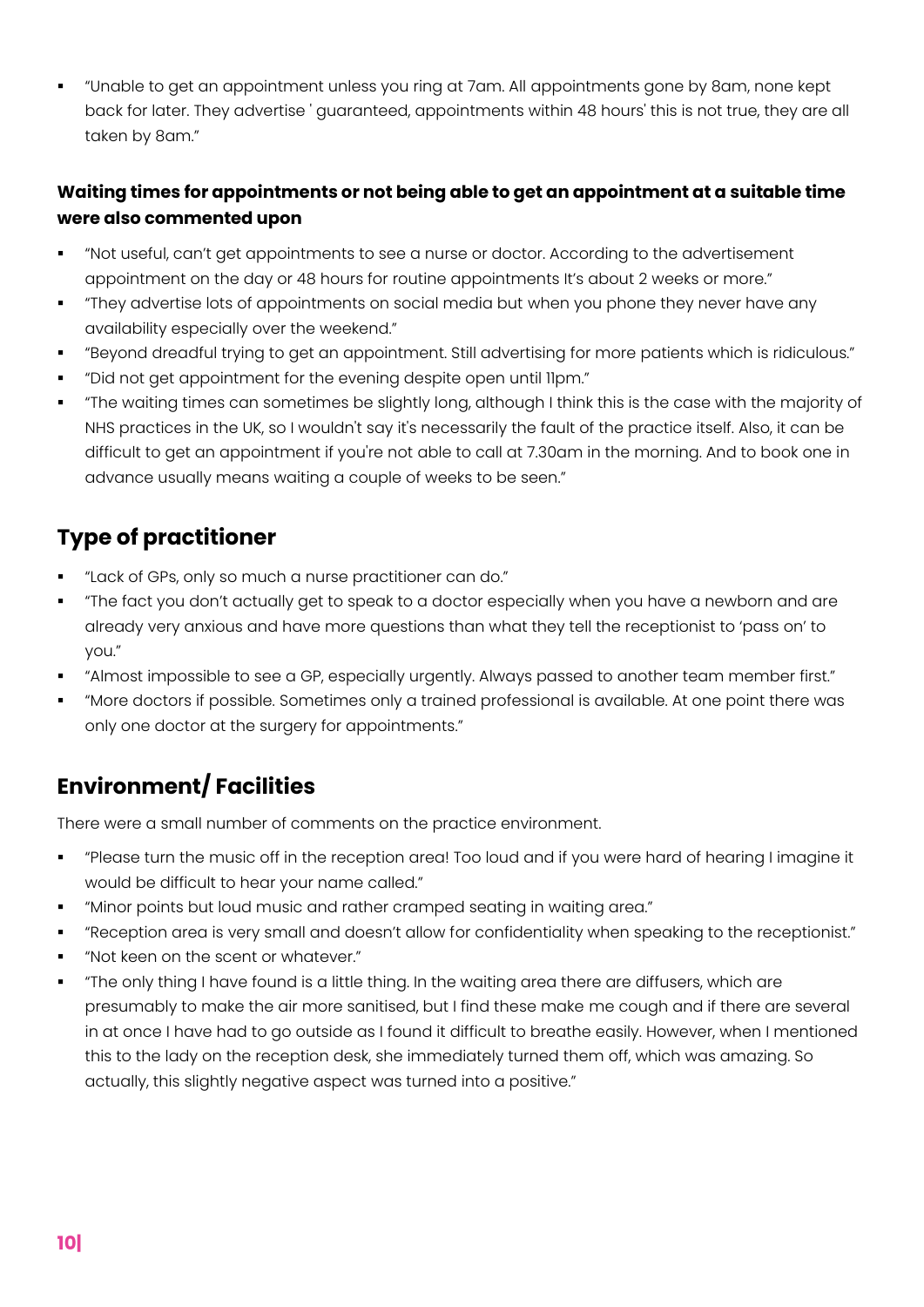### **Communication**

There were a small number of comments made about expecting to be contacted by the practice but not receiving any communication.

- "I called up with a concerned query was told a doctor has been asked someone would call me back I asked to speak to the practice manager was told they would call me back I heard nothing."
- "No further contact received, even though I was told a clinician will contact me."
- "Just once I was told a health care professional would call back but didn't."

# **Q4. What is your experience of getting an appointment at your GP practice?**

**60%** Positive **22%** Mixed **18%** Negative

- "Very easy to get an appointment compared to other GP practices in the area and the reason why I stick with Spectrum."
- "Always had a prompt appointment."
- "I was given an appointment within days of my request."
- "Excellent range of appointment times, 7 days a week from 7.30am to 7.30pm."
- "I can get an appointment on the same day which is a bonus."

#### **Others said that there were long waiting times for appointments.**

- "Can't get appointments for the same day, only for 2 weeks if you are lucky."
- "Never within the 48 hours quoted everywhere. If you can't do it then don't promise it."
- "Long wait for an actual doctors appointment, sometimes a month."
- "My baby's immunisations were five weeks late."
- "I don't want to wait 10 days or more for what I consider an urgent appointment or in fact any appointment."

#### **Some commented on the type of practitioner that that they were able to make an appointment with and that this could impact on waiting time.**

- "There are not enough doctors, so you have to see others."
- "Easy to get appointment with nurse if calling early in the day. Long wait if you want to see a doctor."
- "You cannot see a GP only a nurse."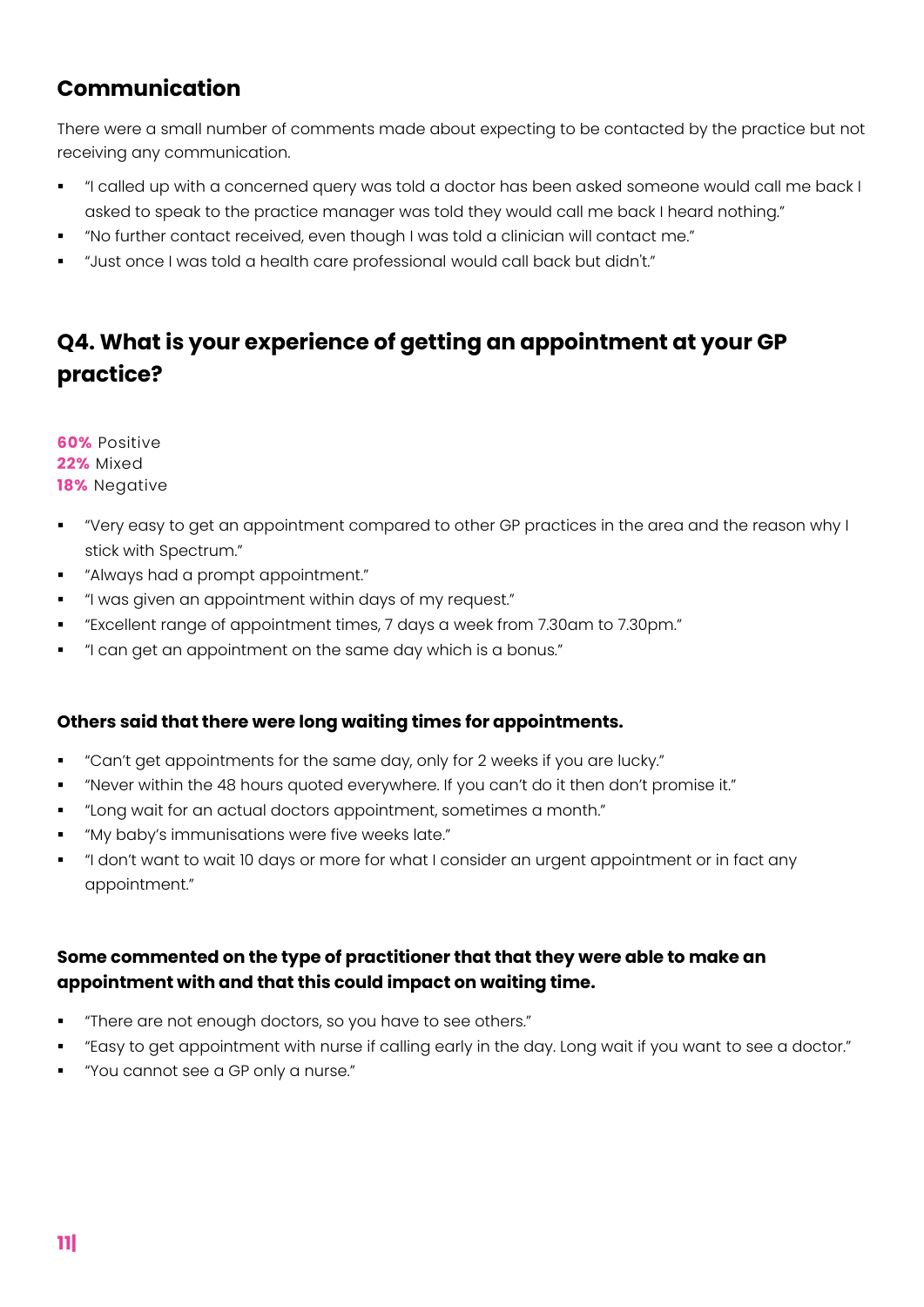# **Q5. What method do you use to book an appointment? (tick all that apply)**

**92.8%** Telephone **23.1%** Online booking Service **20%** In Person **1.5%** Other

### **Q6. When making your appointment, are you given the option of seeing the doctor or the nurse?**

**53.7%** No **46.3%** Yes

#### **Q7. Do you always see the doctor or nurse of your choice?**

**50.6%** No **25.6%** Yes **24.2%** Sometimes

#### **People were asked to comment on whether they were given a choice of practitioner. Some said that they were not given a choice.**

- "Never given a choice."
- "Receptionist decides."
- "Not sure if that option is readily available or not."

#### **It was felt by some that there was a lack of choice and they were discouraged from seeing a GP**

- "You are booked with the first available least qualified person unless you insist otherwise or question who you have been booked with. I haven't ever seen the GP."
- "I've not had a chance to see the Dr at all even when requested. Always had an appointment with an advanced practitioner."
- "Difficult to see an actual GP in short term."
- "Cows might fly before you get an appointment with a doctor."

#### **However, it was commented by one person that they had been able to request to see a GP**

▪ "I like that on the one occasion I booked an appointment and asked to see a doctor, I wasn't criticised for it and the receptionist didn't imply my issue didn't warrant seeing a doctor over a nurse."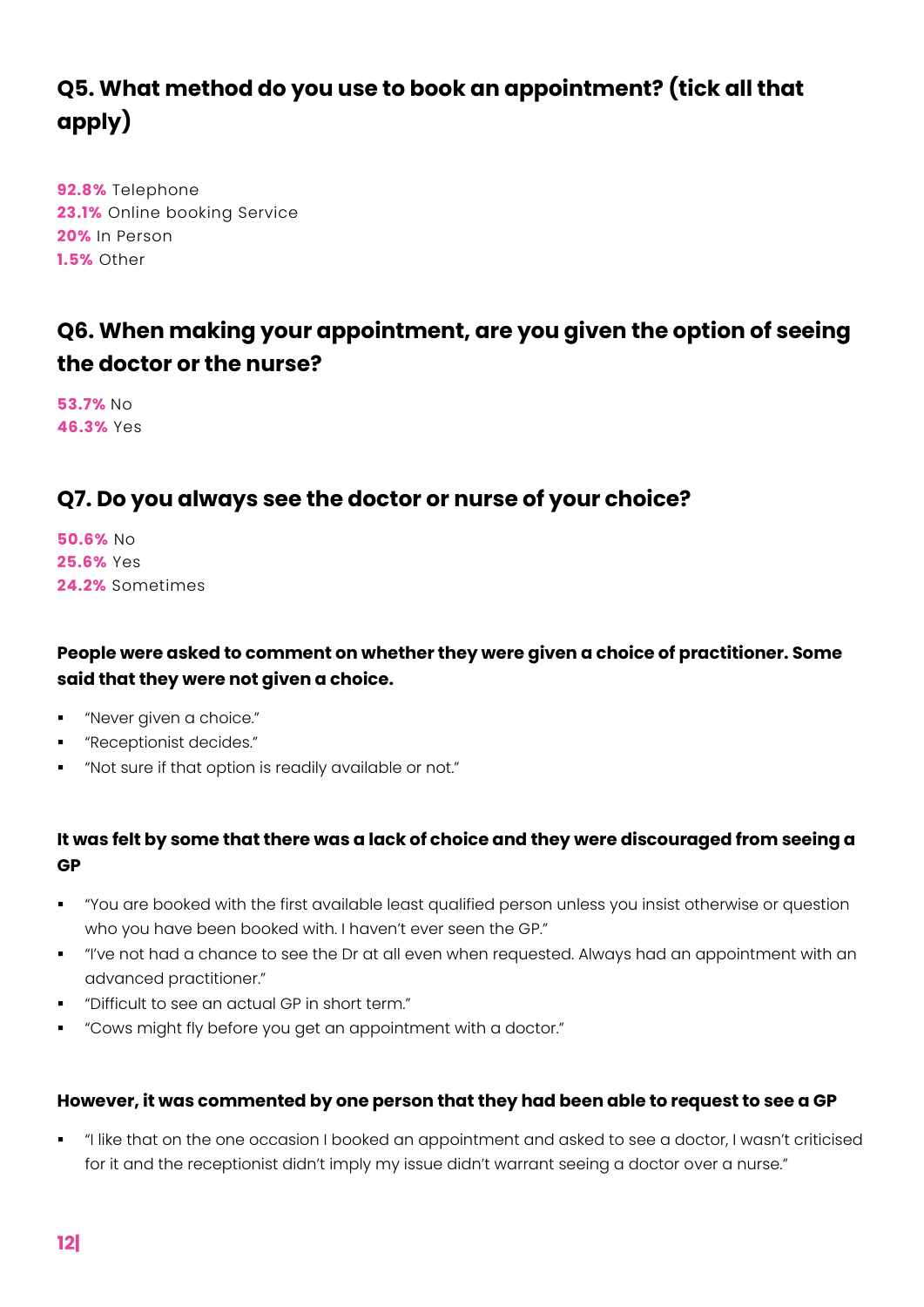#### **Q8. Have you had a telephone or online consultation with your doctor?**

**39.2%** Yes **60.8%** No

**People were asked to comment on their experience of telephone or online appointments. Comments varied from positive to negative using words from 'excellent' to 'unhappy'.** 

**Those that provided more detail included people who commented on the time of the call back.** 

- "Rang me at the time that they said they would."
- "Called exactly on time."

#### **Others commented on the quality of the appointment and opinions differed.**

- "I did feel that it would have been better if he had seen me."
- "Not very helpful when the issue needs to be seen."
- "Managed to sort out my issue over the phone but gave me the option of coming into the practice if needed. Excellent service."
- "It was ideal, I didn't need a face to face one on the occasion. Every time I have need to see someone face to face, I have."

#### **There were some comments about the convenience of telephone appointments.**

- "It was useful for days where I could not get a day off of work."
- "Works well when I'm away and unable to attend in person. They even sent my script to the pharmacy in Devon whilst visiting my daughter."

### **Q9. For urgent appointments, can you normally see the doctor or nurse on the same day?**

**55.5%** Yes **44.5%** No

#### **Several patients said that they had not needed to access an urgent appointment.**

#### **Those that had commented on the need to call early in the morning to get an urgent same day appointment.**

- "Only if can be phoning at 7.30am If no appointments, pushed to urgent care for appointment with them."
- "On two occasions at 8am I was told no appointments available try again tomorrow."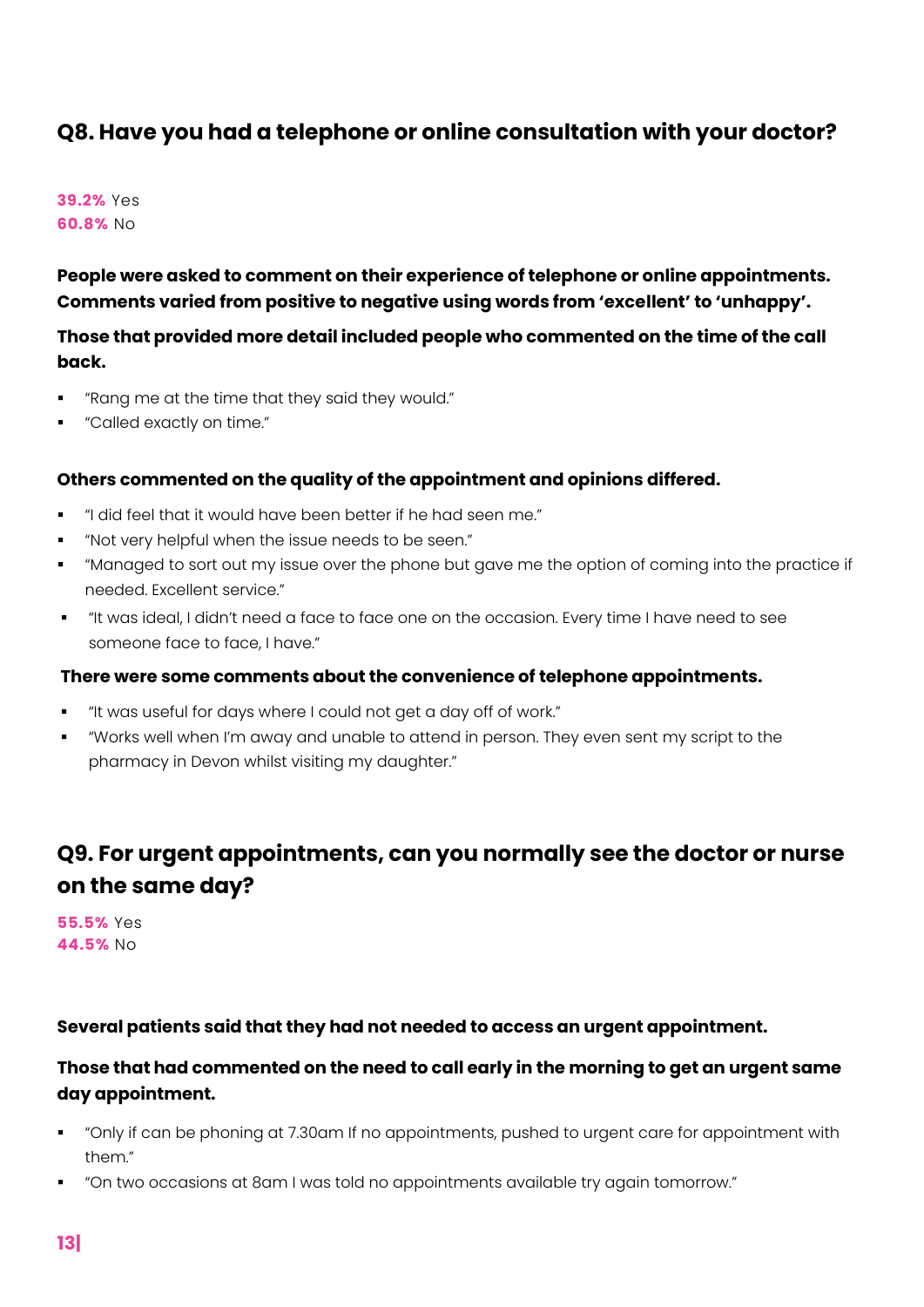- "All in all, it's a good practice, it's just having to call at 7.30am to get an appointment the same day can be difficult and off-putting."
- "The urgent appointment slots are filled shortly after 7.30am on the day and if you miss that you won't be seen."
- "It's hard to get an urgent appointment, usually have to phone just as GP practice opens to get an appointment that day."

#### **There were some comments about being directed to alternative services when there were no urgent appointments available.**

- "When no appointment I have been told to either go the walk in or the receptionist has made an appointment for me with the walk in which is usually an evening appointment."
- "Usually get told to go to the pharmacy."
- "Had to go Market Harborough for my son. Staff were asking us why we attended as Spectrum opens until 11pm."
- "I was directed to another walk in clinic as my case was urgent."
- "I was sent to a surgery 45 minute drive away for my daughter. Absolutely unacceptable. Some patients may not have a vehicle or access to money to get a taxi."

#### **There were some comments about the type of practitioner it was possible to get an urgent appointment with.**

- "Appointments with nurses when doctors needed delays care, incorrect diagnosis and treatments."
- "I believe you can see a nurse practitioner not sure about a GP."
- "Only asked for an urgent appointment once. It was for my husband. There were no doctor appointments left so we saw an Advanced Practitioner who was excellent and sent us to A&E."

#### **Some said that they had been unable to get urgent appointments when they felt that they needed them.**

- "Both my grandson and myself couldn't get appointments. He was only a baby."
- "They suggested you can see the doctor the same day but I have never been able I don't think 'urgent' means anything in this practice."
- "Lots of improvement needed on the appointment system. If someone needs an appointment because they feel ill, then they need an appointment."

#### **However, others said that they had been able to access an urgent appointment when they needed most of the time.**

- "I had a really painful kidney infection, I got seen the same day, brilliant service."
- "Or next day. I have no preference on doctor or nurse as long as that person can deal with the medical query in a timely manner & prescribe if necessary."
- "Excellent with getting you an appointment urgently."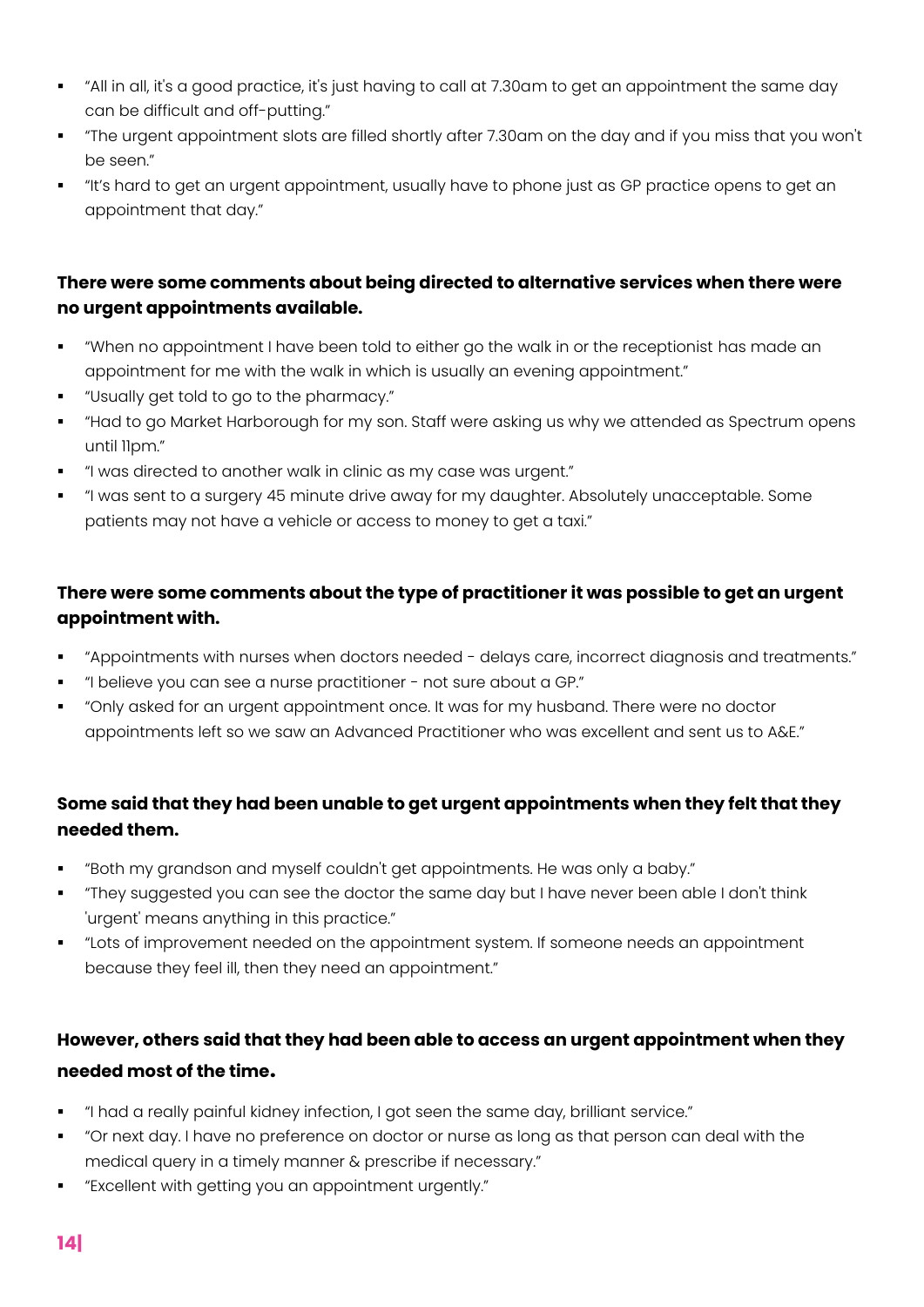▪ "Most of the time I believe I can, I think there has been the odd occasion where I haven't been able to."

#### **Q10. How satisfied are you with the practice opening hours?**

**52.3%** Completely satisfied **24.9%** Very satisfied **11.7%** Moderately satisfied **4.1%** Slightly satisfied **7.1%** Not at all satisfied

**77.2% said that they were either very satisfied or completely satisfied. 15.8% said that they were lightly or moderately satisfied; and 7.1% said that they were not at all satisfied.** 

#### **Q11. How would you rate the reception service?**

**56.3%** Very good **16.2%** Good **14.2%** OK **6.6%** Poor **6.6%** Very poor

#### **When asked to comment on the reception service there were a number of positive comments about the professionalism and friendliness of the reception staff.**

- "Best reception service of any GP I've been with. Keep it up please!"
- "Nice polite reception staff, makes a refreshing change!"
- "Excellent customer service on reception both on the phone and in person."

#### **Where people were less positive there were some comments about staff training and competency.**

- "Opening hours may be very long but the practice is not necessarily staffed with suitably qualified persons. Reception staff are polite but lack knowledge and experience so are unable to sufficiently prioritise."
- "Rubbish. Booked me a walk in appointment when I asked for a telephone appointment which resulted in me apparently missing my appointment. Asked to speak to practice manager, did not even get a call back."
- "Varied service. Some good but on a couple of occasions there was a mistake in booking an appointment."
- "There are always new faces which is fine but none of them are fully trained they are unable to use the system either."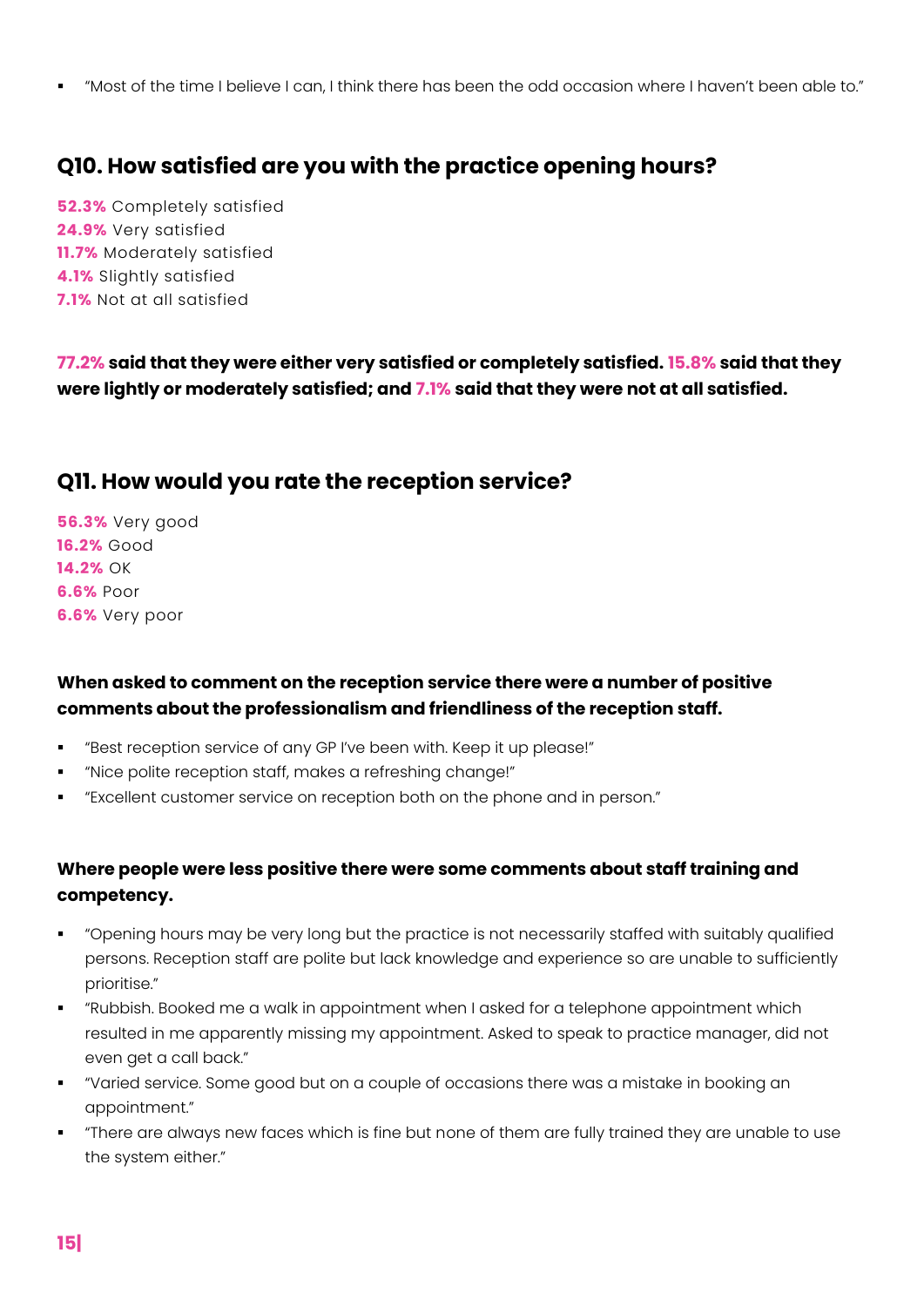### **Q12. What is your experience of getting repeat prescriptions?**

**79.8%** Positive **11.2%** Mixed **9%** Negative

**79.8% of people who answered the question said that they had a positive experience of getting repeat prescriptions and 11.2% said that they had had a mixed experience. 9% said that they had had a negative experience.** 

**There were a small number of comments on repeat prescription ordering with some saying that they ordered online or through the NHS App. There were comments that the service was fast and efficient, but others said that there were sometimes issues with accuracy.** 

- "Sometimes you get the requested items. Sometimes you get extras."
- "Had wrong meds. Had double a week apart."
- "But they give me more than I need even when I cross if what I don't need!"
- "Repeat prescriptions miss out medication and have to remind."

# **Q13. How do you rate the quality of medical care and treatment at this surgery?**

**41.7%** Completely satisfied **24%** Very satisfied **13.5%** Moderately satisfied **5.2%** Slightly satisfied **15.6%** Not at all satisfied

# **Q14. What single change would improve your experience of accessing care at your GP practice?**

**A number had no suggestions to offer as they were either new patients or felt that the services was already good enough.**

#### **There were some suggestions around access to appointments in terms of reducing waiting time or altering the need to call early in the morning for a same day appointment.**

- "Appointment released later in day as well, given children don't always get unwell before 7am!"
- "To be given an appointment the same week."
- "Quicker appointments."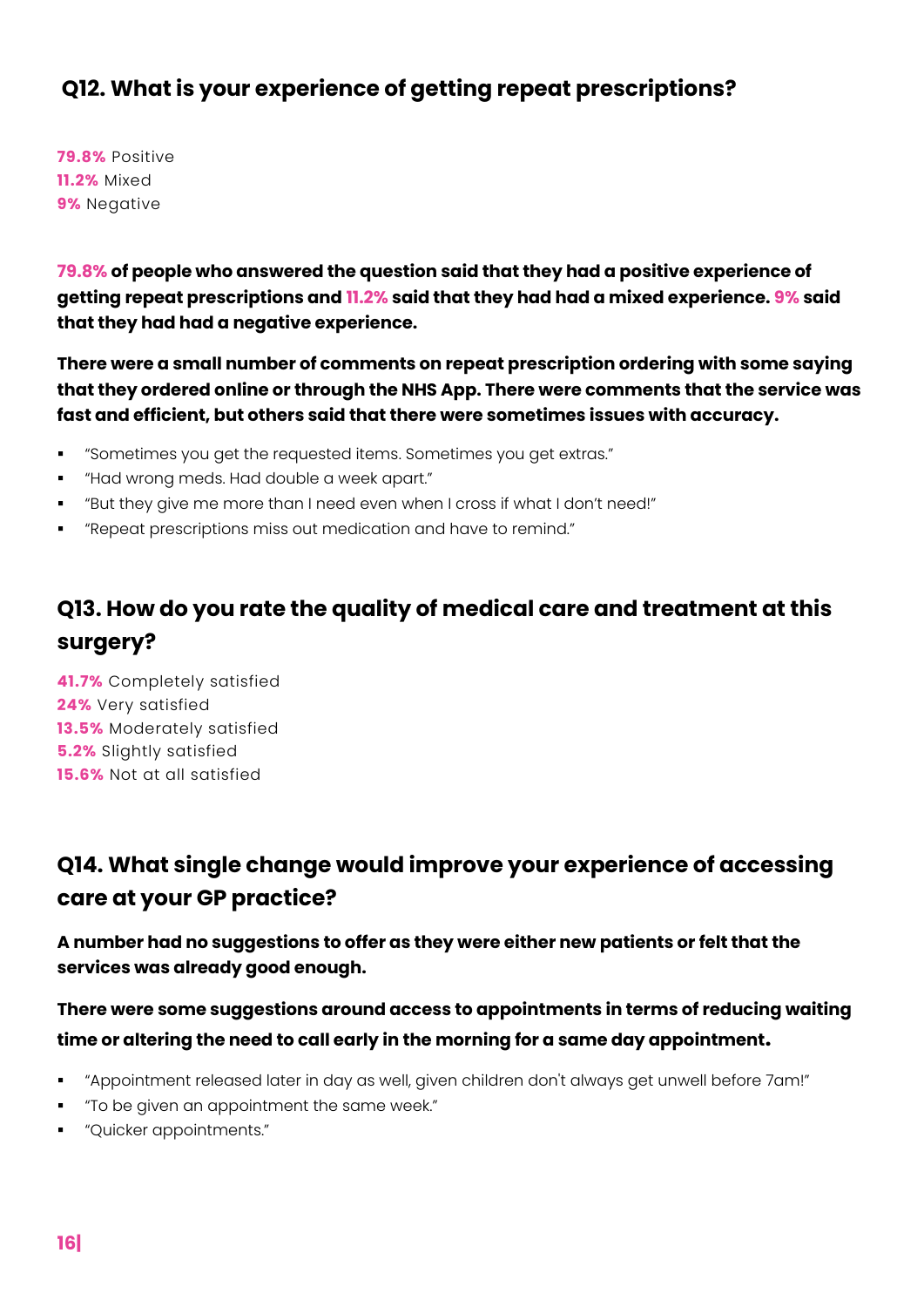#### **There were comments about improving access to appointments with GPs and being able to see the same GP.**

- "Being able to see a GP would be an advantage."
- "Being able to see a doctor rather than a nurse."
- "I'd like the opportunity to see a doctor without having to wait for weeks."
- "Make sure doctors are seen for problems."
- "Being able to see the same GP would help, I found I had a good relationship with my last GP as she was familiar with my needs."
- "Continuity of the doctor on each visit."

#### **There were some comments about the need to be able to see someone that the person saw as suitably qualified to deal with their issues.**

- "Actually seeing a GP who has some knowledge of your condition rather than seeing someone who then has to consult with the GP for guidance."
- "Give out appropriate appointments with a doctor or a nurse not a medical student."
- "More experienced and qualified staff. Read up on your patients before they enter. Use your training and expertise not a pdf from nhs.com. Awful time and time again."

#### **It was also suggested that an improvement would be to increase the staffing with a particular focus on increasing the number of doctors.**

- "More doctors would allow more patients to get treatment sooner."
- "Have more doctors we can see them first time and have better appointment availability."
- "More doctors should be there; more of female staff as lady doctor."
- "More GPs to help nurse practitioner to improve their knowledge base and aid with meds /referrals and diagnosis. The nurse practitioners have been so great."